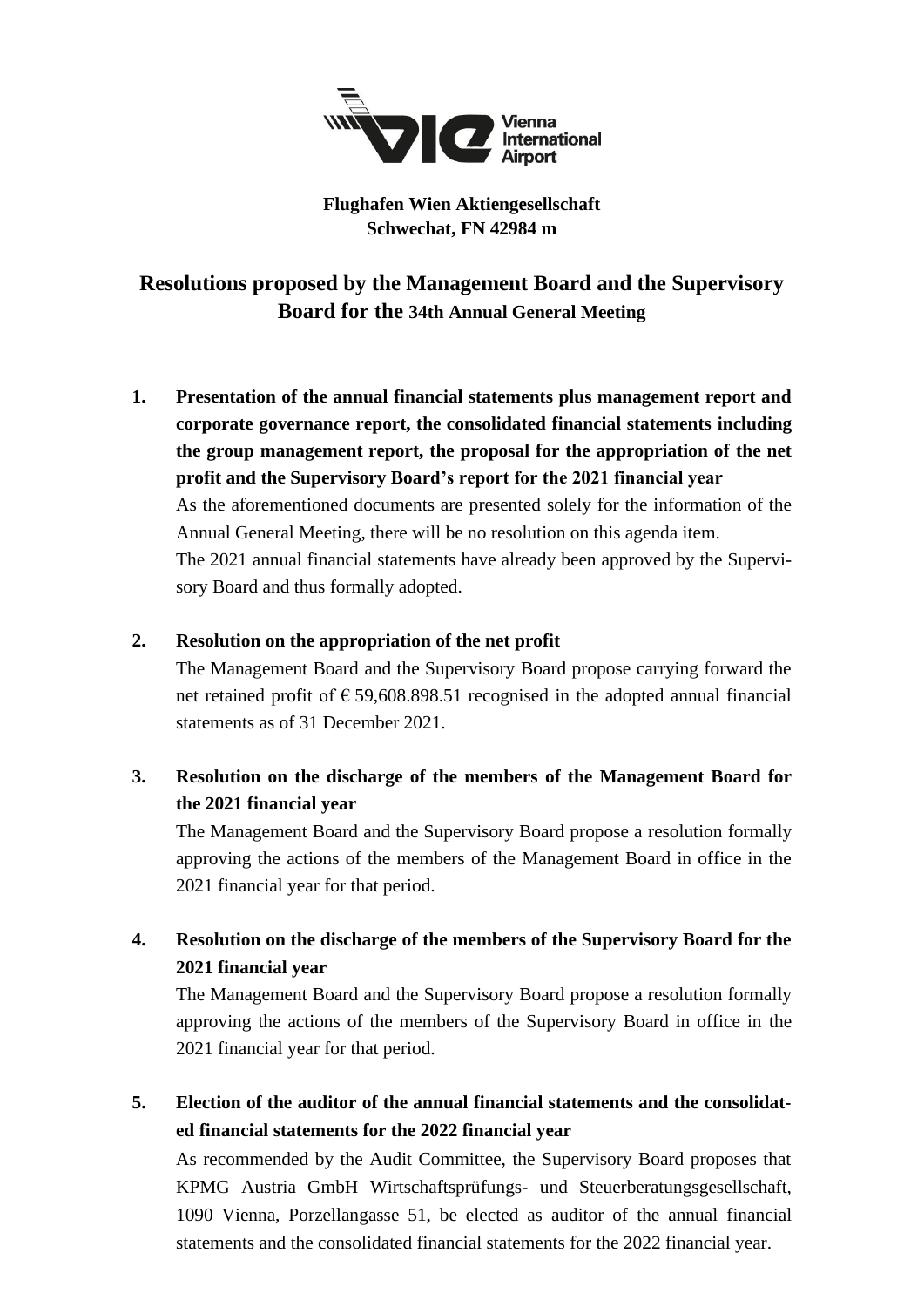#### **6. Resolution on the remuneration report**

The Management Board and the Supervisory Board of a listed company must prepare a clear and comprehensible remuneration report for the remuneration of the Management Board members and the Supervisory Board members in accordance with Section 78c in conjunction with Section 98a of the Austrian Stock Corporation Act.

The remuneration report for the last financial year must be submitted to a vote at the Annual General Meeting. The vote is advisory. The resolution is not contestable (Section 78d (1) of the Austrian Stock Corporation Act).

At the meeting on 25 March 2022, the Management Board and the Supervisory Board of **Flughafen Wien Aktiengesellschaft** resolved upon a remuneration report in accordance with Section 78c in conjunction with Section 98a of the Austrian Stock Corporation Act and put forward a proposed resolution in accordance with Section 108 (1) of the Austrian Stock Corporation Act.

The Management Board and the Supervisory Board propose resolving upon the remuneration report for the 2021 financial year as published on the website entered in the register of companies.

#### **7. Elections to the Supervisory Board**

The term of office of all members of the Supervisory Board expires at the end of the upcoming Annual General Meeting.

In accordance with Article 7 (1) of the Articles of Association of Flughafen Wien Aktiengesellschaft, the Supervisory Board comprises a minimum of six and a maximum of ten members elected by the Annual General Meeting.

The Supervisory Board currently, i.e. following the last election by the Annual General Meeting, comprises ten members elected by the Annual General Meeting (plus the delegates in accordance with the Austrian Labour Constitution Act).

At the upcoming Annual General Meeting, ten members will have to be elected in order to regain the current number.

The Supervisory Board proposes filling all ten seats so that after the election at the Annual General Meeting on 27 May 2022 the Supervisory Board again comprises ten members elected by the Annual General Meeting.

Less than 20% of employees at Flughafen Wien Aktiengesellschaft are women. Therefore, the provisions regarding the minimum percentage requirement in accordance with Section 86 (7) of the Austrian Stock Corporation Act do not apply to Flughafen Wien Aktiengesellschaft.

The following Supervisory Board nominations were made on the basis of the requirements of Section 87 (2a) of the Austrian Stock Corporation Act and the Corporate Governance Code.

The Supervisory Board proposes that

- Susanne Höllinger, born 1965,
- Ewald Kirschner, born 1957,
- Lars Bespolka, born 1964,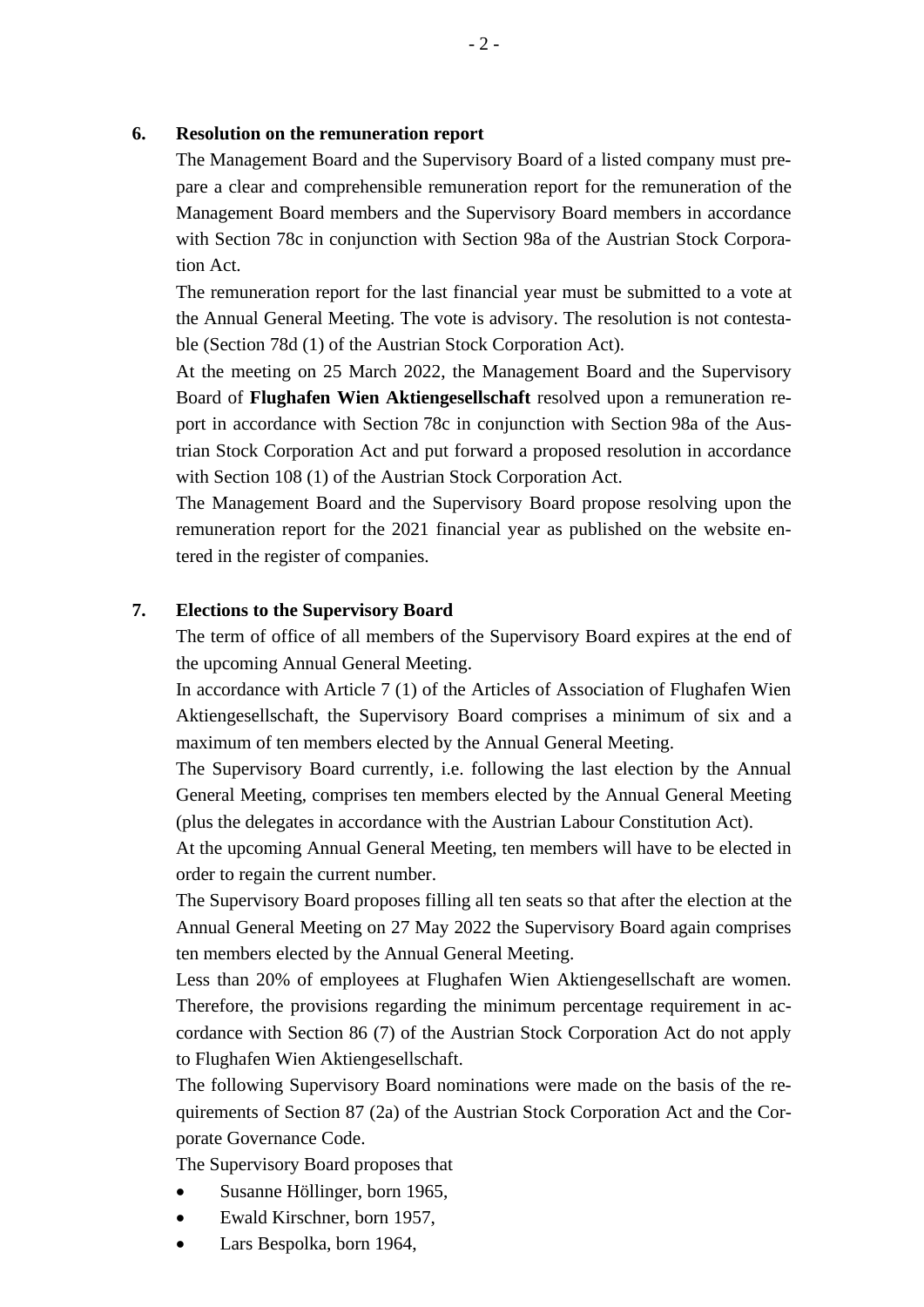- Herbert Paierl, born 1952,
- Manfred Pernsteiner, born 1984,
- Karin Rest, born 1972,
- Boris Schucht, born 1967,
- Gerhard Starsich, born 1960,
- Karin Zipperer, born 1969, and
- Sonja Steßl, born 1981

be elected to the Supervisory Board with effect from the end of this Annual General Meeting and in compliance with Article 7 (2) of the Articles of Association and Section 87 (7) of the Austrian Stock Corporation Act until the end of the Annual General Meeting that resolves on the formal approval of the actions of the members of the Supervisory Board for the 2026 financial year.

The plan is to vote separately on each position to be filled at the upcoming Annual General Meeting.

A ranking of the nominated persons for the individual positions is reserved.

Each of the nominated persons has submitted a declaration in accordance with Section 87 (2) of the Austrian Stock Corporation Act, which is likewise available on the company's website, and declared in particular that

- 1. all circumstances in connection with Section 87 (2) of the Austrian Stock Corporation Act have been disclosed and, in the nominee's assessment, there are no circumstances that could give rise to apprehension of bias,
- 2. the nominee has not been finally convicted of a criminal offence, especially one that raises questions about professional reliability in accordance with Section 87 (2a) Sentence 3 of the Austrian Stock Corporation Act, and
- 3. there are no obstacles to appointment within the meaning of Section 86 (2) and (4) of the Austrian Stock Corporation Act.

In the election, the Annual General Meeting is bound by nominations as follows: Nominations for the election of Supervisory Board members and the declarations in accordance with Section 87 (2) of the Austrian Stock Corporation Act for each nominee must be made available on the company's website no later than **19 May 2022**, otherwise the nominee may not be included in the vote. This also applies to nominations from shareholders in accordance with Section 110 of the Austrian Stock Corporation Act, which the company must receive in text form no later than **17 May 2022**.

### **8. Resolution on the remuneration of the members of the Supervisory Board**

The Management Board and the Supervisory Board propose setting the basic remuneration for the 2022 financial year and the subsequent years (as long as the Annual General Meeting adopts no other resolution) for the members of the Supervisory Board elected by the Annual General Meeting as follows:

| $\overline{\phantom{0}}$ | For the Chairman/Chairwoman                     | $\epsilon$ 20,000.00 |
|--------------------------|-------------------------------------------------|----------------------|
|                          | For the Deputy Chairman/Chairwoman              | $\epsilon$ 17,000.00 |
|                          | For every other member of the Supervisory Board | $\epsilon$ 13,000.00 |